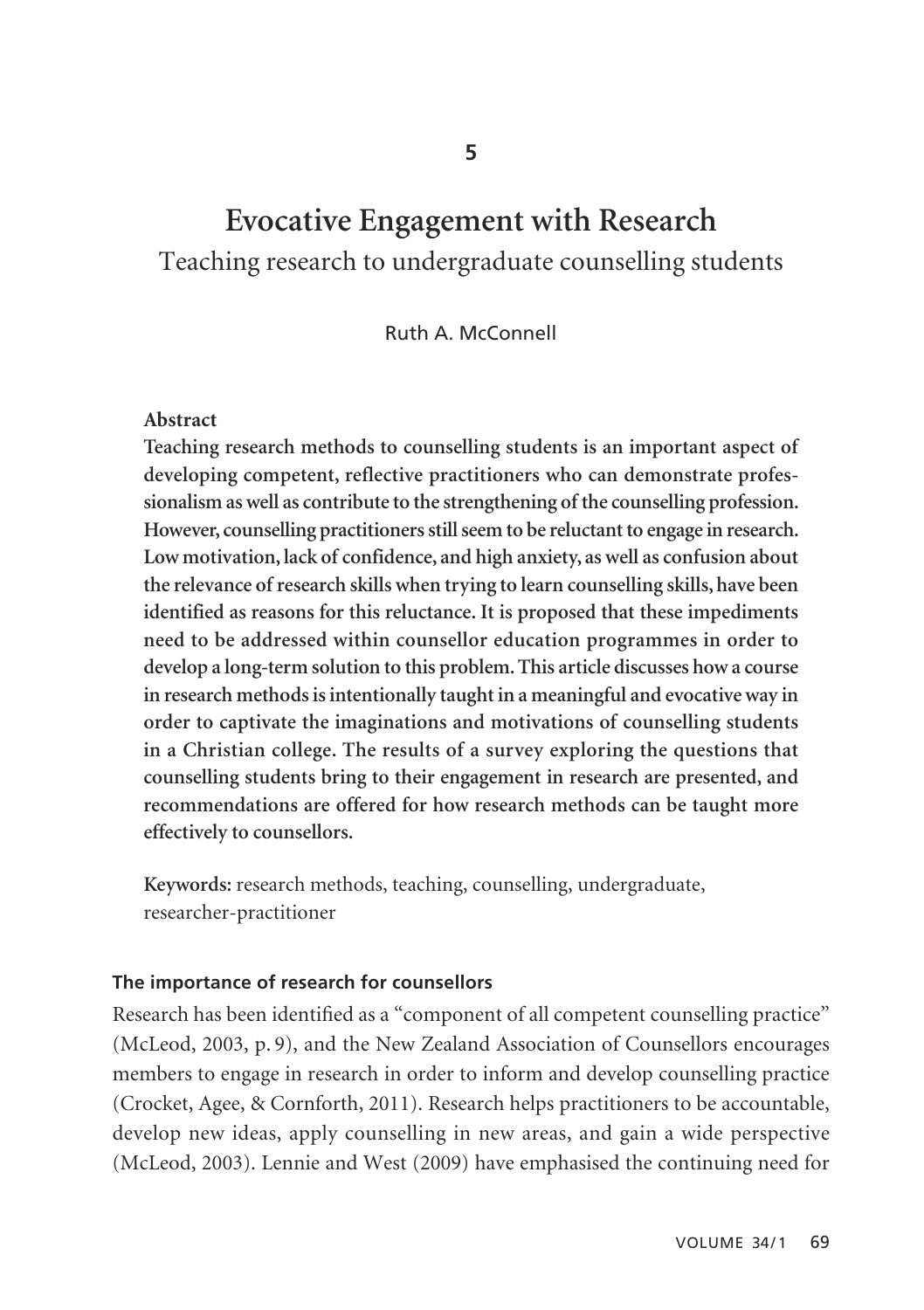counsellors to engage with research not only on a professional level in terms of developing the evidence base for counselling practice, but also on an individual level with regard to professional development and accreditation. As McLeod (2003) has stated, "research is important for counselling in establishing the legitimacy of the profession"  $(p, 3)$ . This was especially the case with the emphasis on evidencebased practice, seen as a sign of the "legitimacy" of the counselling profession by those using a medical model of practice. Over recent years a shift has occurred away from evidence-based practice toward practice-based evidence. (Barkham et al., 2001; Chenail, George, Wulff, Scott, & Tomm, 2012; Green & Latchford, 2014). Practicebased evidence involves practitioners examining data from clinical work to enable them to more richly understand their practices and ways in which they might improve their services.

# **How counsellors view research**

Even though counsellors acknowledge the importance of research, many are still reluctant to show an active interest in or engage with it. Evidence suggests that many counsellors do not read research articles and they continue to view research as unrelated to therapeutic practice (Dalzell et al., 2010; Reeves, 2009; Wrate & Forbat, 2008). A decade ago A decade ago Manthei (2004) observed that "according to the professional literature, counsellors around the world do very little research nor do they read or make use of the research that does exist" (p. 70). This was also the case among New Zealand counsellors, and counselling and clinical psychologists. (Manthei & Stanley, 2004)

# **Reasons for reluctance to engage in research**

This lack of engagement with research among counsellors may be due to multiple factors. Counselling students have been found to manifest various difficulties in learning research methods in their training programmes (Holley, Risley-Curtiss, Stott, Jackson, & Nelson, 2007; Wang & Guo, 2011). These challenges include high levels of anxiety, low motivation to participate in classes in research methods, and lack of confidence (Bauman et al., 2002; Kahn, 2001; Papanastasiou, 2005; Reisetter et al., 2004). Wang and Guo (2011) examined counselling students' attitudes toward research methods classes and found low research interest and motivation to be the primary problems. These problems can affect students' future research productivity (Bauman, 2004; Deck, Cecil, & Cobia, 1990) and may account for higher levels of resistance to incorporating research implications into counsellors' own professional practices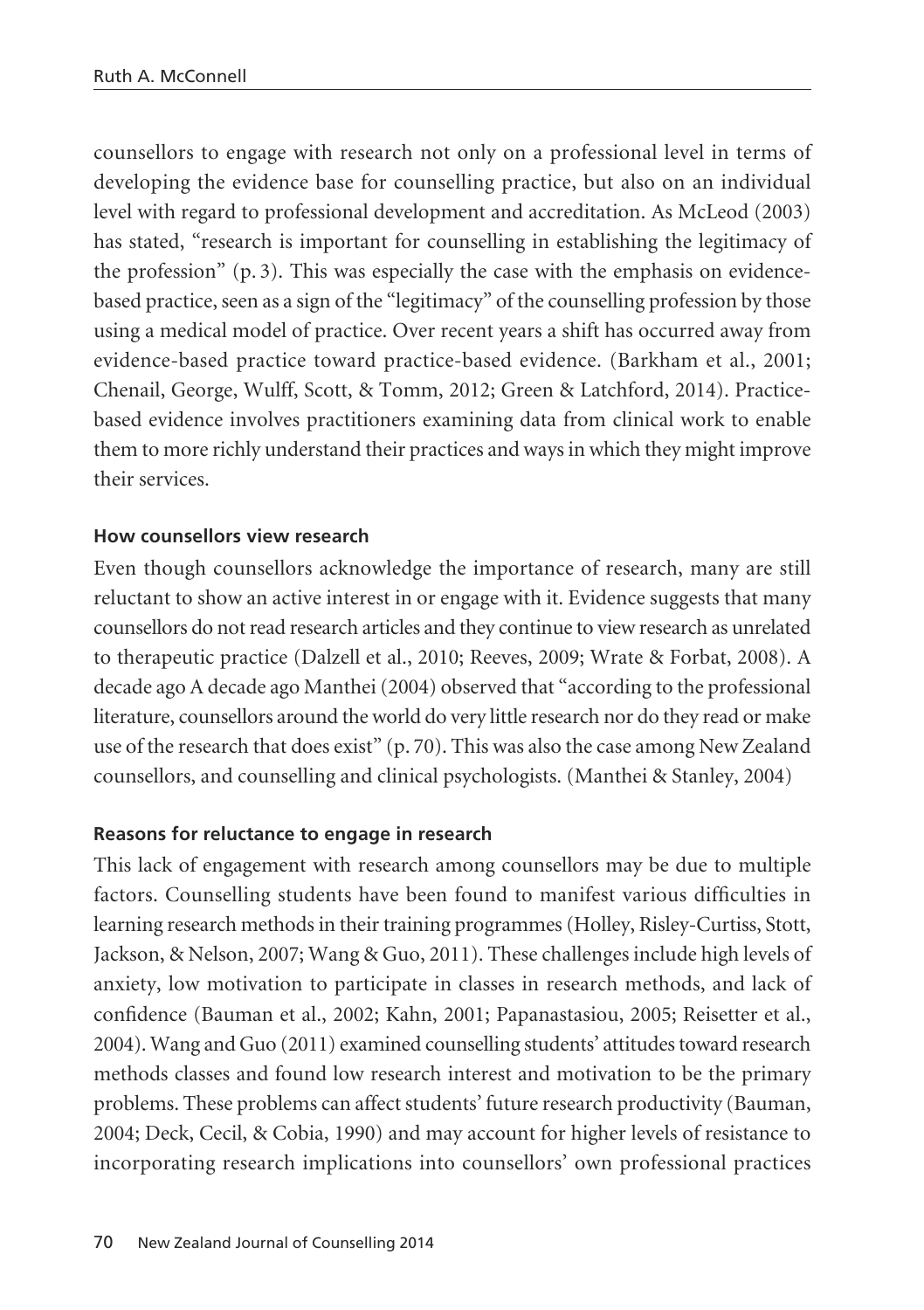(Bauman, 2004; King & Otis, 2004; Wheeler & Elliott, 2008). If this state of affairs continues, it does not bode well for the counselling profession.

Kaplan (2009) attributed the low interest and motivation of counsellors for engaging in meaningful research activities to deficits in counsellor education. A perceived lack of connection between counselling skills and research methods that students may experience in their training is one of the reasons that has been proposed for the lack of engagement in research by practitioners (Dalzell et al., 2010). As Lees (2001) noted, "it is common for counselling trainees to encounter research training that presents research methodologies as distinct from therapeutic practice" (p. 134 ). Moodley (2001) found that teachers of counselling research methodologies frequently failed to explore imaginative and innovative ways in which practitioners engage in therapeutic practice, leaving students with the impression that research methodologies were disconnected from other components of their counselling training. Wang and Guo (2011) strongly recommended examining research methods courses and teaching, seeing them as "imperative to instilling the importance of research into counselling students"  $(p, 6)$ .

# **Teaching research within counsellor education programmes**

The proposed solution to this problem is the need for competency-based curricula incorporating effective teaching about and engagement with research during counsellors' professional education (Hamoda, Bauer, DeMaso, Sanders, & Mezzacappa, 2011). In fact, there has been an increased focus in recent years on the teaching of research within counsellor education programmes (Wheeler & Elliott, 2008). As Sanders and Wilkins (2010) have stated:

Research is an essential component of the counselling and psychotherapy core curriculum…Therapists and all care practitioners not only need to be able to understand and evaluate research literature, but are also increasingly expected to carry out simple practitioner research to monitor their own practice. (p. 5)

Although increasing emphasis is being placed on teaching courses in research methods to counselling students, the way the courses are taught may contribute to the counsellors' lack of engagement in research. Research courses themselves tend to "arouse student angst" (Langer, Lietz, & Furman, 2007, p. 71) with students reporting they found research challenging and anxiety-provoking (Moran, 2011). Low motivation has also been identified as an impediment to engaging with research, but Williams, Hill, Kim, and Campbell (2012) argue that it may be "a disguise for lack of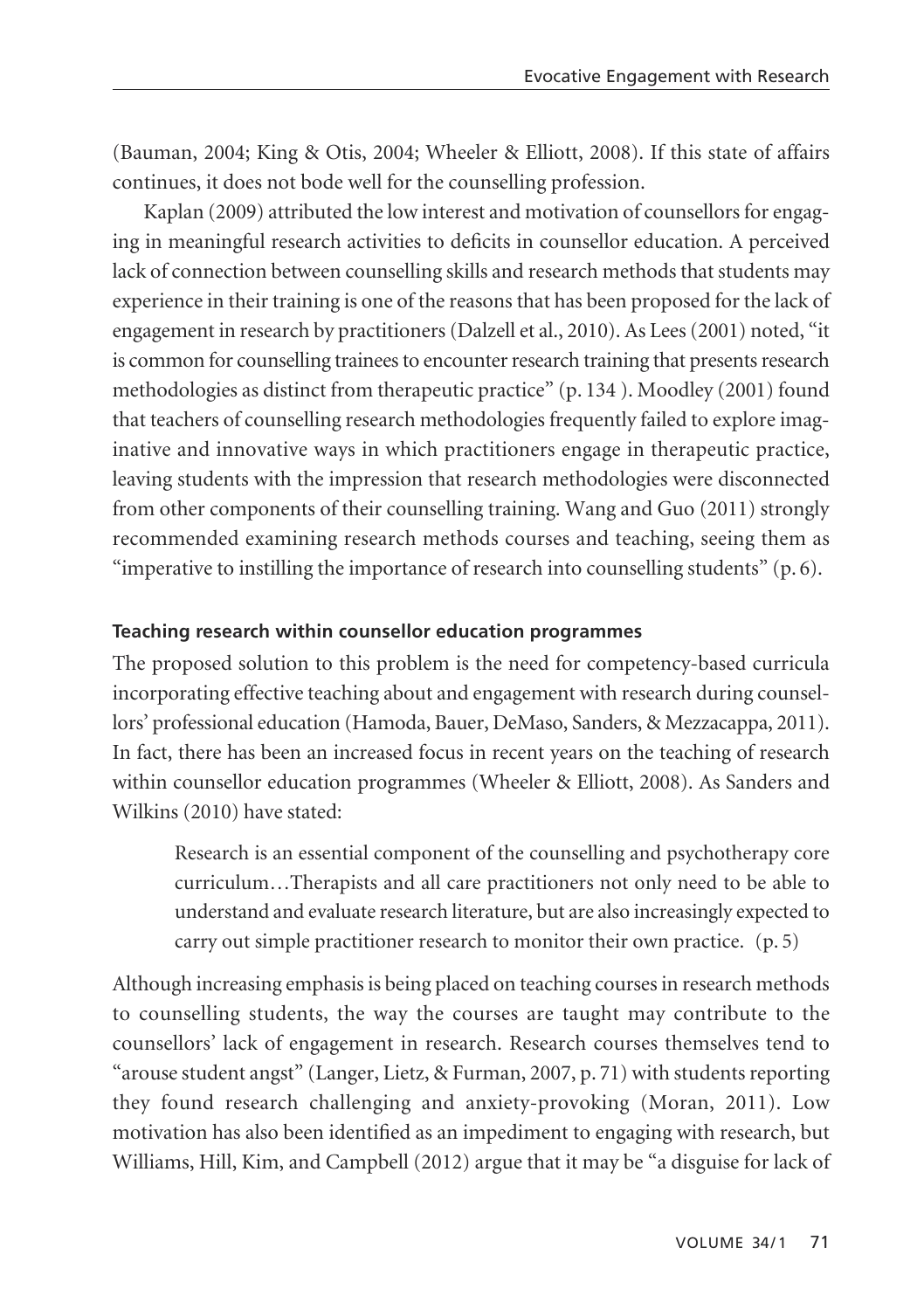confidence" (p. 323). These factors are important to consider when educating counsellors about research.

For students who may be anxious about the process of learning research methods, Langer et al. (2007) suggest that instructors engage students "evocatively" in the process of research. This involves engaging them meaningfully, at an emotional level rather than primarily at a cognitive, rational, or factual level. This may be what is needed for counsellors to overcome their anxiety and low confidence about research.

Engaging students evocatively in the process of learning about research is the focus of this article. First, I will describe how the research methods course in the Bachelor of Counselling degree at Laidlaw College was developed, and how it is intentionally taught "evocatively." Second, I will discuss the results of a survey of the questions that students engage with during the course. The questions the students are asking identify not only that they are engaging with the course, but also what captures their imaginations about research and its role in their lives.

#### **The research methods in counselling course**

In Aotearoa New Zealand there is an emphasis on the teaching of research courses to counselling students. Of the seven institutions offering Bachelor's degrees in Counselling, five teach at least one compulsory research methods course in the third year (level 7). Laidlaw College is one of these five institutions. The Bachelor of Counselling (BCouns) degree at Laidlaw College is an NZQA (New Zealand Qualifications Authority) level 7 (360 credit) programme designed to equip students with a range of counselling skills; to teach them to critically engage with a range of counselling theories; and to develop their ability to integrate these with a relational theological approach, in order to prepare them for professional practice.

Laidlaw College's Bachelor of Counselling is designed for students who want to integrate Christian faith with a range of sound, well-established counselling theories and practical skills, in order to enter into community, church-based, or private practice. It is intended that by the completion of this programme students will be proficient in the practice of counselling with an emphasis on relationality, and will be equipped to engage in professional counselling practice. They will have engaged practically and critically with a range of counselling approaches (more specifically Person-Centred and Narrative Therapy) and will have demonstrated the ability to integrate their theory and practice within a sound theological framework. They will have satisfactorily demonstrated their ability to practise under supervision, and will have entered the early stages of practice and research (Laidlaw College, 2014a, p. 2).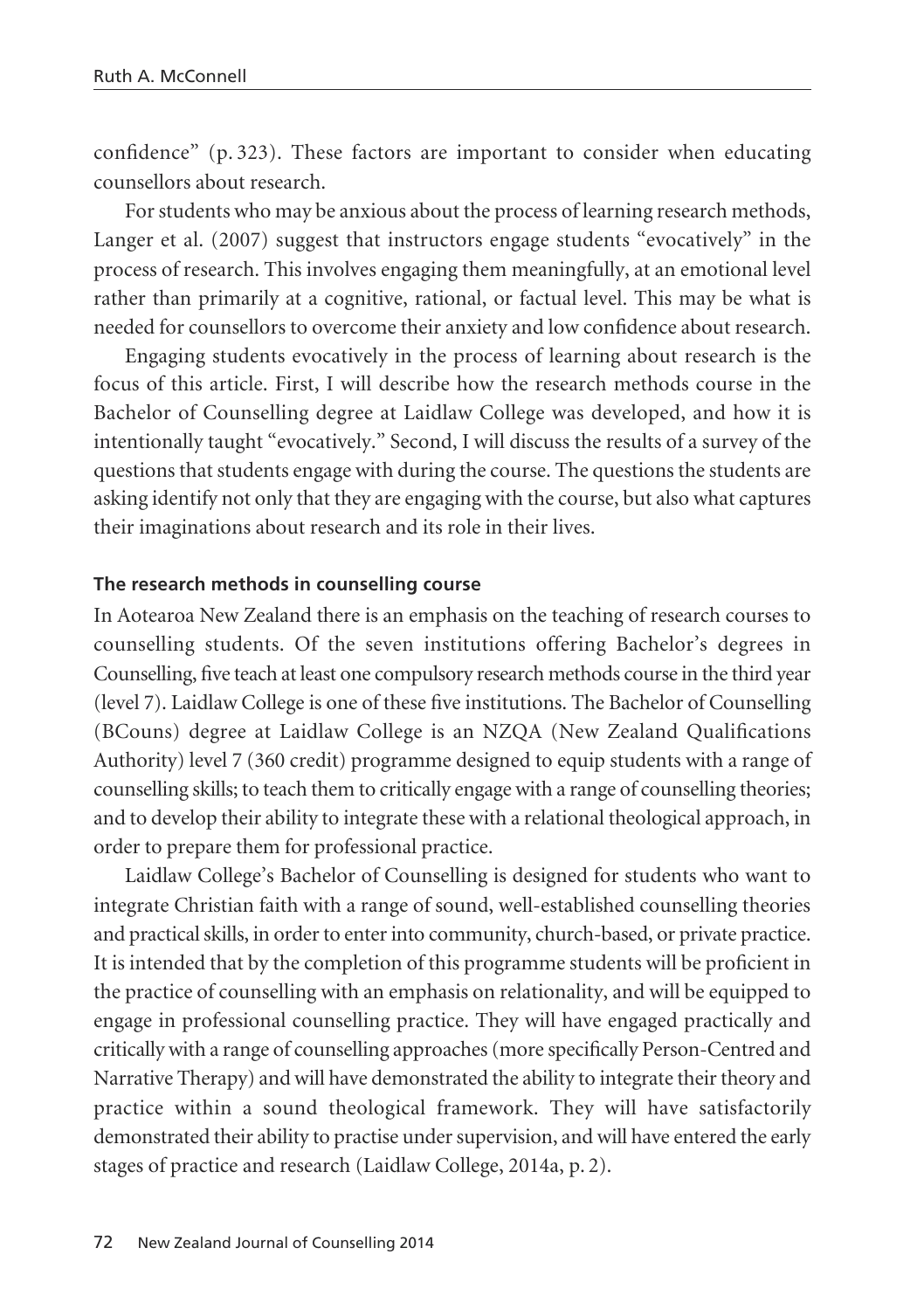According to the School of Counselling Academic Handbook, Bachelor of Counselling graduates will be:

- Educated in preparation for provisional membership of the New Zealand Association of Counsellors and the New Zealand Christian Counsellors Association, in a variety of health, social service and educational settings.
- Equipped with an approach to counselling that draws from Person-Centred and Narrative Therapies, and emphasises relationality.
- Proficient at articulating a well-integrated theological anthropology, developed from the study of the sacred Christian Scriptures and traditions, history, culture and the social sciences that understands people as persons-in-relationship, people of dignity who are formed through and for loving relationship.
- Practiced at relationally engaging with people including their emotions, cognitive processes, meaning-making and social positioning; skilled with a range of reflective practices including self, peer and clinical supervision.
- Prepared for postgraduate study and research. (Laidlaw College, 2014a, p. 2)

This final phrase is directly relevant to the research methods course as this is where vital preparation for postgraduate study takes place. Since the Bachelor of Counselling at Laidlaw College is a relatively new degree (launched in 2010), there was flexibility in the design of this course. It is described in the course outline as follows:

Counselling is a relatively new profession and thoughtful practitioners are equipped to contribute to ongoing conversations about what constitutes best practice. This course involves the planning and preparation of a literature-based research proposal for the purpose of focused and intentional professional development. It also prepares students for postgraduate research by familiarising them with fields of potential research, guided reading strategies, and exposure to a range of relevant research methodologies. (Laidlaw College, 2014a, p. 12)

The learning outcomes are:

- 1.Evaluate a range of methodologies that are relevant to ongoing research in the field of counselling.
- 2.Critically engage with a range of literature pertinent to a chosen research topic.
- 3.Formulate a research plan that will contribute to conversations about what constitutes best practice.
- 4.Evaluate the current state of research in a chosen research topic, and articulate its history of interpretation. (Laidlaw College, 2014b)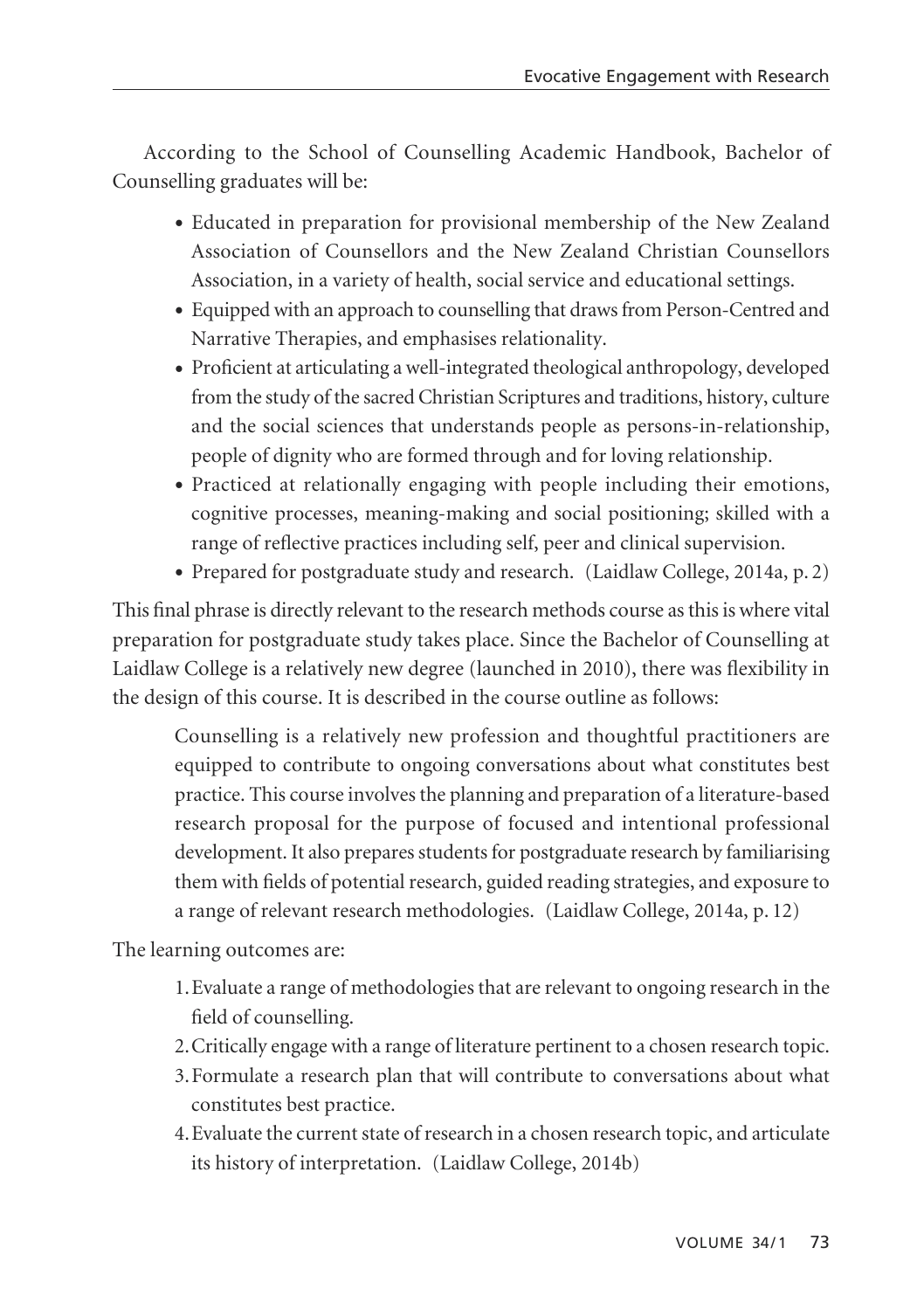There are three core assessments in the research methods course: an annotated bibliography, a research essay, and an applied research proposal. The students are encouraged to choose an area of interest or passion to focus their reading around for all their assignments. At the end of the course the students present their applied research proposals to their peers as an opportunity to practise oral presentation skills. The intention behind getting the students to present in front of their peers is to prepare them for either postgraduate study (e.g. presenting their ethics proposal to a committee), professional practice (e.g. presenting a case study in a multidisciplinary team setting), or conference presentations. Additionally, these assessments are intended to enable the students to "find their voice" in an area of their passion, as a step towards developing their competency as counsellors/researchers.

Ethical issues in research are covered extensively in the research methods course, including the ethics of data collection (Crocket, Drewery, McKenzie, & Winslade, 2004; Hart & Crawford-Wright, 1999; West, 2002) as well as the challenge of decolonising methodologies (Smith, 1999). Indigenous research models are explored, such as kaupapa Mäori methods (Smith, 1999); talanoa research methods used by Samoan, Tongan, and other Pacific Island researchers (Baba, Mahina, Williams, & Nabobo-Baba, 2004), and the work of indigenous researchers such as Dei (2013), Getty (2010) and Wilson (2008). Having lived in Canada and grown up in the Amazon region of Brazil, where the indigenous voice is silenced compared to Mäori here in Aotearoa New Zealand, First Nations scholars in Canada, or Native American scholars' voices in the United States, I am passionate about raising my students' awareness of marginalised voices. I see research as a powerful ethical tool to bring the voice of the voiceless to a wider audience. My own passion strongly influences my approach to teaching this research methods course "evocatively."

# **Teaching research methods evocatively**

In the 1990s a clarion call was issued by Lee and Workman (1992) for innovative teaching strategies to be considered in order to enhance the educational goals of teaching research methods to counselling students. The research methods course at Laidlaw College tries to take up this challenge of an innovative approach by teaching research methods evocatively. The course was designed to be delivered not with a primary focus on methodologies and techniques but instead focusing on gaining a grasp of the process and value of research for counsellors' personal and professional development, which has been my own experience. I introduce the class by telling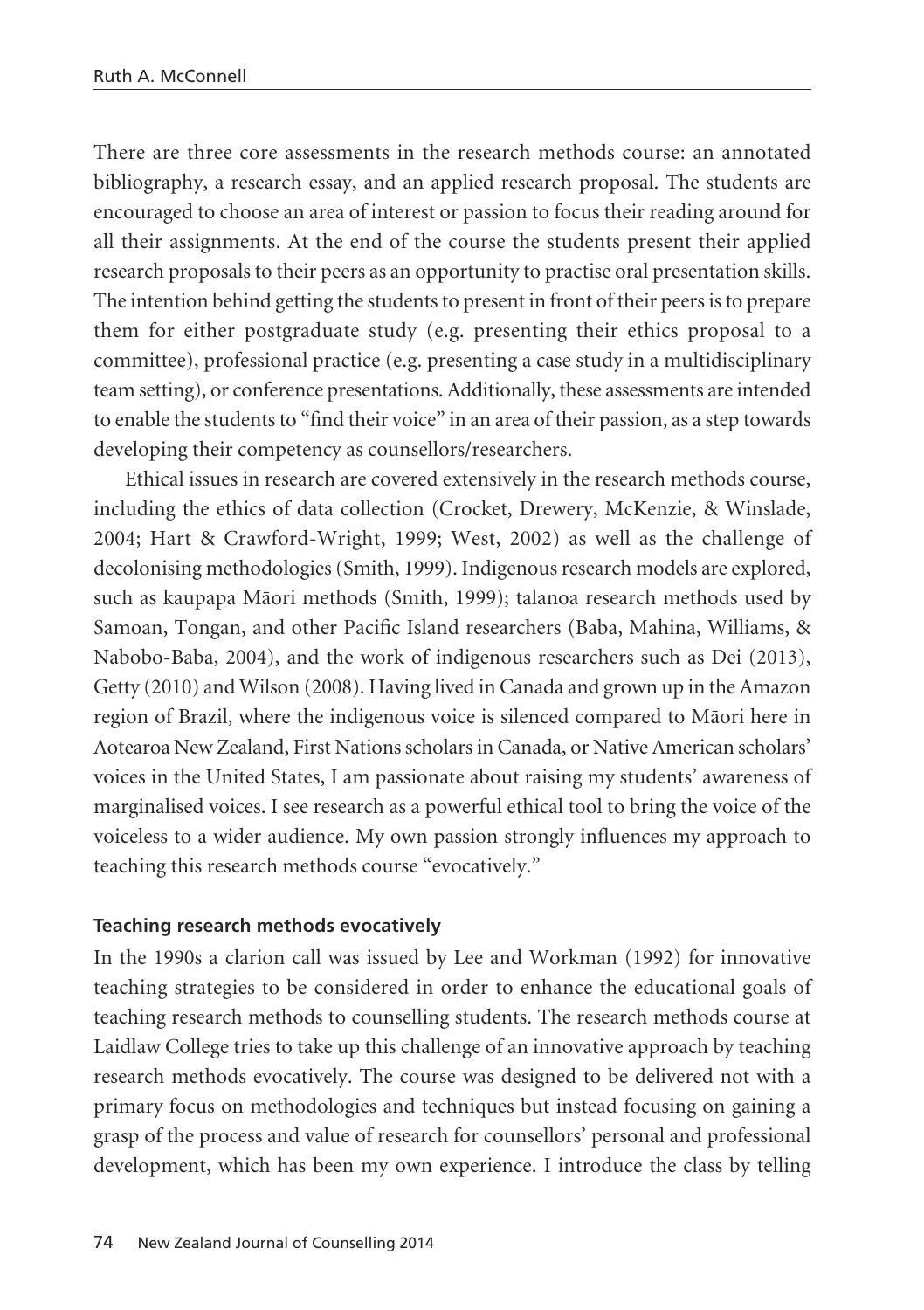students the story of the "reluctant researcher," a story of my own journey of becoming a researcher, outlining the pivotal events, my early misconceptions, and resistance (anxiety, self-doubt, and questioning) along this journey.

In the research methods course, students are taught the importance of research for themselves as professional counsellors as well as for their contribution to their profession. Due to the high importance that research plays in competent counsellor practice, it was felt that the research methods course should be made compulsory, in accordance with Wang and Guo's (2011) recommendation, based on their research findings that "an involuntary research requirement has a positive impact on students' attitudes and motivation toward learning research methods and their future research productivity" (p. 6).

As Laidlaw College is a Christian tertiary institution, the majority of the students would classify themselves as Christians. In order to engage evocatively and meaningfully in learning about research methods with Christian students, the course starts by redefining research as a sacred activity (e.g., worship). This inspiration came from a Cree scholar, Shawn Wilson (2008), who describes research as ceremony. Speaking from an indigenous research paradigm, Wilson (2008) sees "research as a sacred activity...a life changing ceremony" (p. 61). The intention of reframing research as a "sacred activity" is to reduce the students' anxiety and lack of confidence, especially if their anxieties are associated with common misconceptions, such as a belief that research inevitably involves statistical analysis of complex variables.

Seeing research as a sacred activity also places it within the realm of daily practice, thus helping Christian students to continue to view research as integral to their ongoing work as counsellors, rather than associated only with a compulsory "specialist" course to complete before graduation. If research can be positioned within the scope of daily practice for counsellors, it is hoped that their perceptions and expectations may shift to see it as a natural part of what counsellors do rather than a specialist activity to add to their already stressful workload.

Redefining research as a sacred activity resonates well with a Mäori worldview that perceives the sacred (wairua) as integral to all of life and wellbeing (Durie, 1994, 1999, 2005). This also resonates with a Christian perspective that views our place in God's kingdom as inextricably linked with the passions that God has placed in our hearts. Beuchner (1993), for example, observed that "the place God calls you to is the place where your deep gladness and the world's deep hunger meet" (p. 39). In order to access the students' "deep gladness" or "passion" and facilitate a connection between research and the rest of life, I start the lectures by asking the students some focusing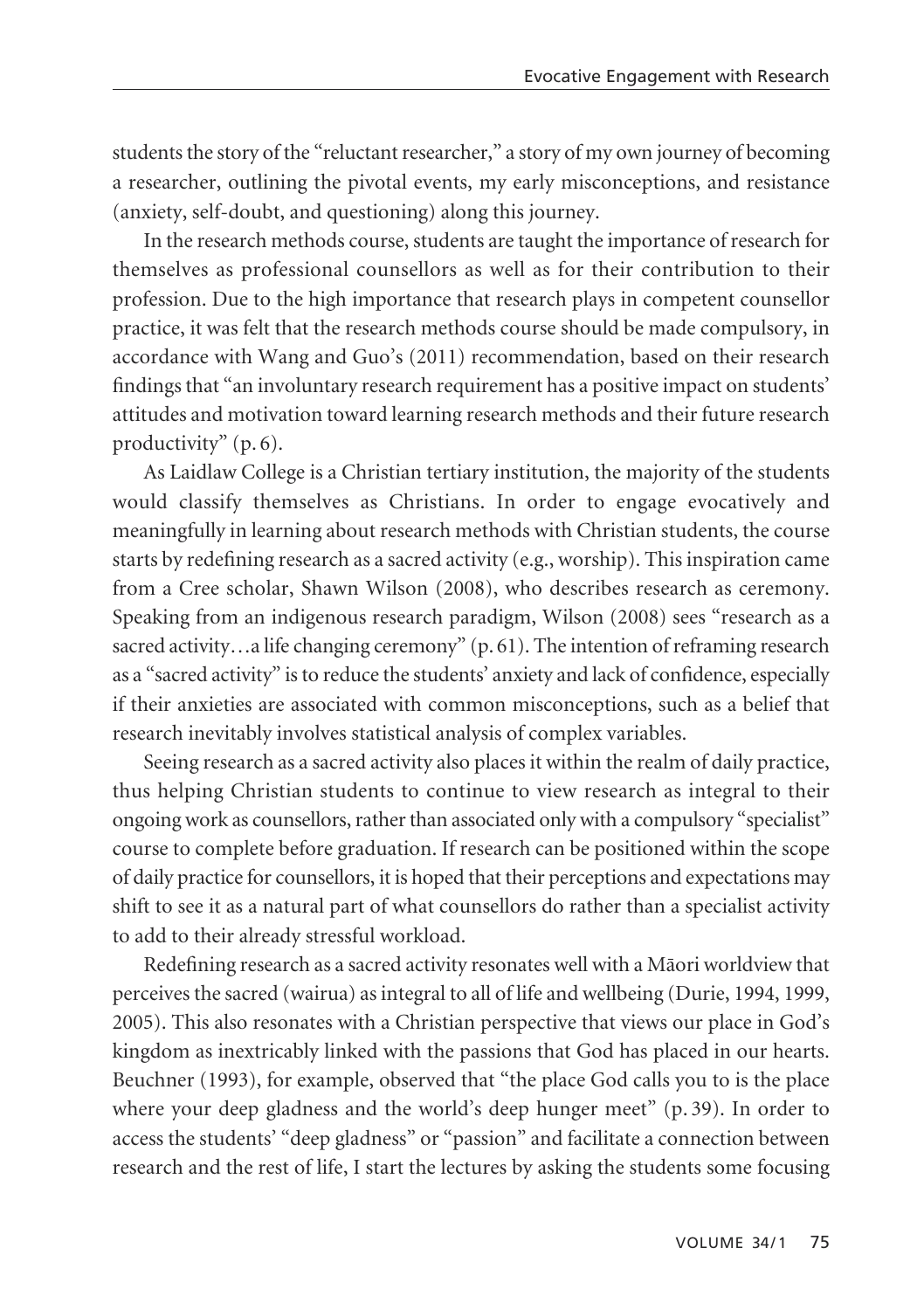questions: *Where do you get your passion from? What inspires you? Do you have a vision for your life and work?* These focal questions help the students reflect on their own lives, including their strengths and their struggles, in order to find a topic or area of interest that they would like to focus on while doing the research methods course. As they reflect, they are able to identify an area of interest or passion that they would like to research; this forms the focus for all the assignments they complete during the course.

Thus, Laidlaw research methods students are invited to engage with research at an evocative, emotional level by focusing on their passion before exploring the different research methodologies. The purpose of this is intentionally to arouse their curiosity or "emergent energy"1 in the hope of counteracting anxiety and low confidence. As Neufeld (2010) has stated, "courage is not the absence of fear, it is fear mixed with love for the treasure." When we talk about what we treasure, we are talking about values. The research methods course not only evocatively engages the students' faith and spiritual values but it also asks the students to reflect on their personal formation story: What was formative in their lives, and how has it led them to treasuring certain things or developing certain values? This is an intentional element in the research methods course as a way of counteracting students' anxiety and raising their confidence in engaging with research.

This focus on personal formation was inspired by Aten's (2012) statement that "all research, to a degree, is autobiographical" (p. 314), which echoes Dallos and Vetere's (2005) observation, "research questions inevitably arise from a personal position" (p. 19). Dalzell et al. (2010) examined an autobiographical approach to getting counselling students engaged in research, suggesting that trainers can learn from narrative practice, which has had an impact across the social sciences (see Riessman, 2008). Narrative practices understand "story" as a "metaphor for how human beings make sense of their lives and their world" (Speedy, 2005, p. 11). Dalzell et al. (2010) observed that skills used by narrative counsellors are readily transferable to researching in ways that embrace bearing witness, collaboration, relatedness, and the coconstruction of knowledge. The Bachelor of Counselling degree teaches narrative therapy as one of its counselling modalities, so the students in the research methods course are being taught the importance of listening to clients' narratives. They are asked to reflect on their own narratives, focusing on their personal formation before being exposed to specific research methodologies: *How did you emerge as an academic? How did you emerge as a practitioner? How have you become both? Who stands with you as an academic/researcher? Who stands with you as a practitioner?* The purpose of this is to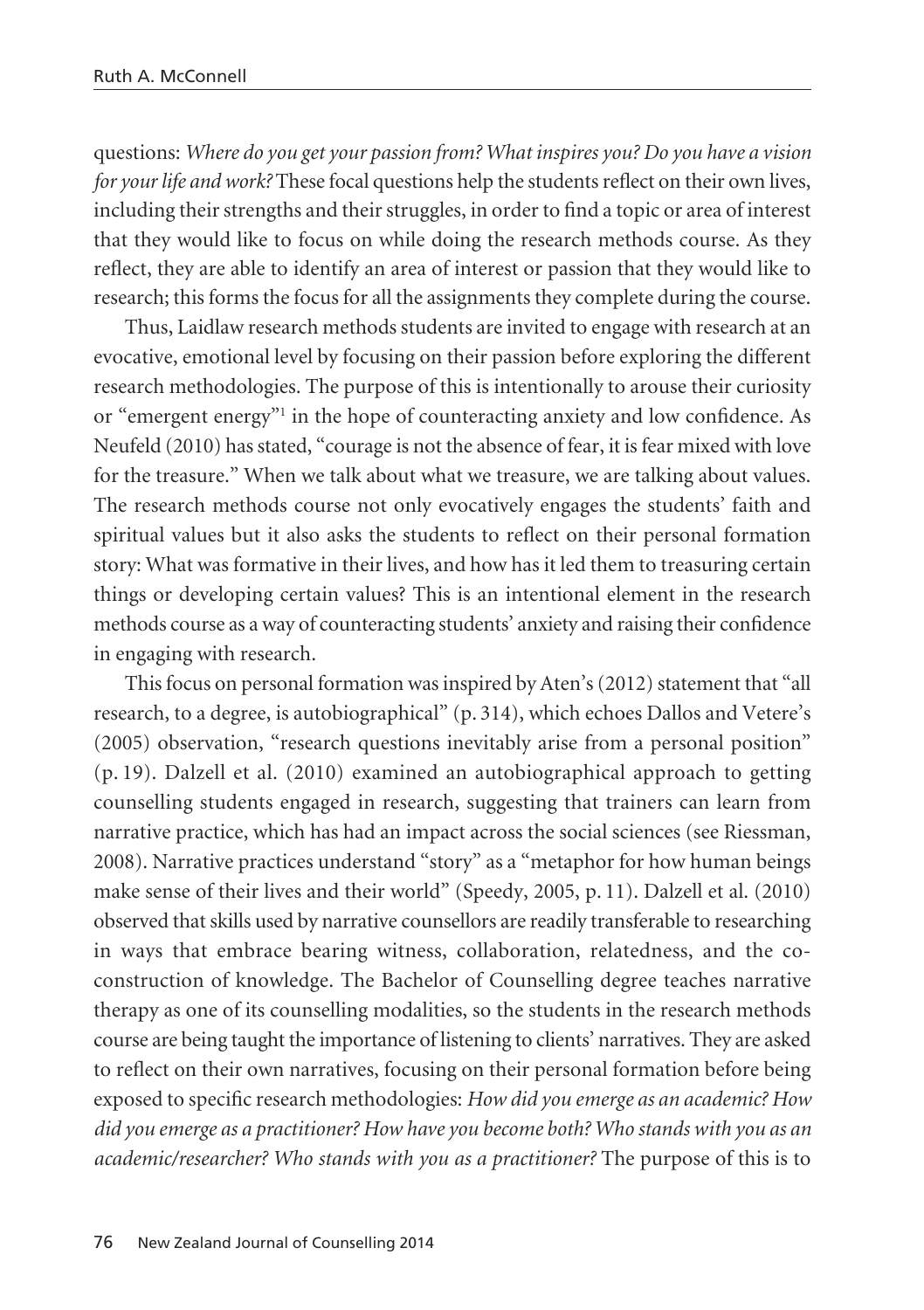enable the students to name the strengths that lie within them, and the strength of the community of support around them, as well as making connections between their narrative therapy training and their identity formation as "researchers." Having the students focus on their personal formation as counsellors and researchers/academics is intended to counteract any lack of confidence, anxiety, or feelings of isolation they may be experiencing on the often bewildering journey of research.

As Sandelowski and Barrosa (2002) have asserted,

reflexivity is a hallmark of excellent qualitative research and it entails the ability and willingness of researchers to acknowledge and take account of the many ways they themselves influence research findings and thus what comes to be accepted as knowledge…Reflexivity implies the ability to reflect inward toward oneself as an inquirer; outward to the cultural, historical, linguistic, political, and other forces that shape everything about inquiry; and, in between researcher and participant to the social interaction they share. (p. 222)

# **A survey of the research methods students**

A survey was given out to the students at the end of the 12-week research methods course in order to investigate their impressions of the course and the questions they were grappling with while doing it. The purpose of the survey was to ascertain whether the course evocatively engaged the students' passions and allayed any anxieties or misconceptions around research.

# *Participants: The research methods course students*

Thirty-four female (90%) and four male (10%) second- and third-year students who were enrolled in the research methods course volunteered to participate in the evaluation at the end of the semester-long course. The students' ages ranged from 22 to 58 years (see Table 1).

| Age of counselling students | $N = 38$ | %  |
|-----------------------------|----------|----|
| $20 - 30$                   | 11       | 28 |
| $31 - 40$                   | 4        | 10 |
| $42 - 50$                   | 15       | 39 |
| $51 - 60$                   | q        | 23 |

|  |  | Table 1: Age of counselling students surveyed |  |  |
|--|--|-----------------------------------------------|--|--|
|  |  |                                               |  |  |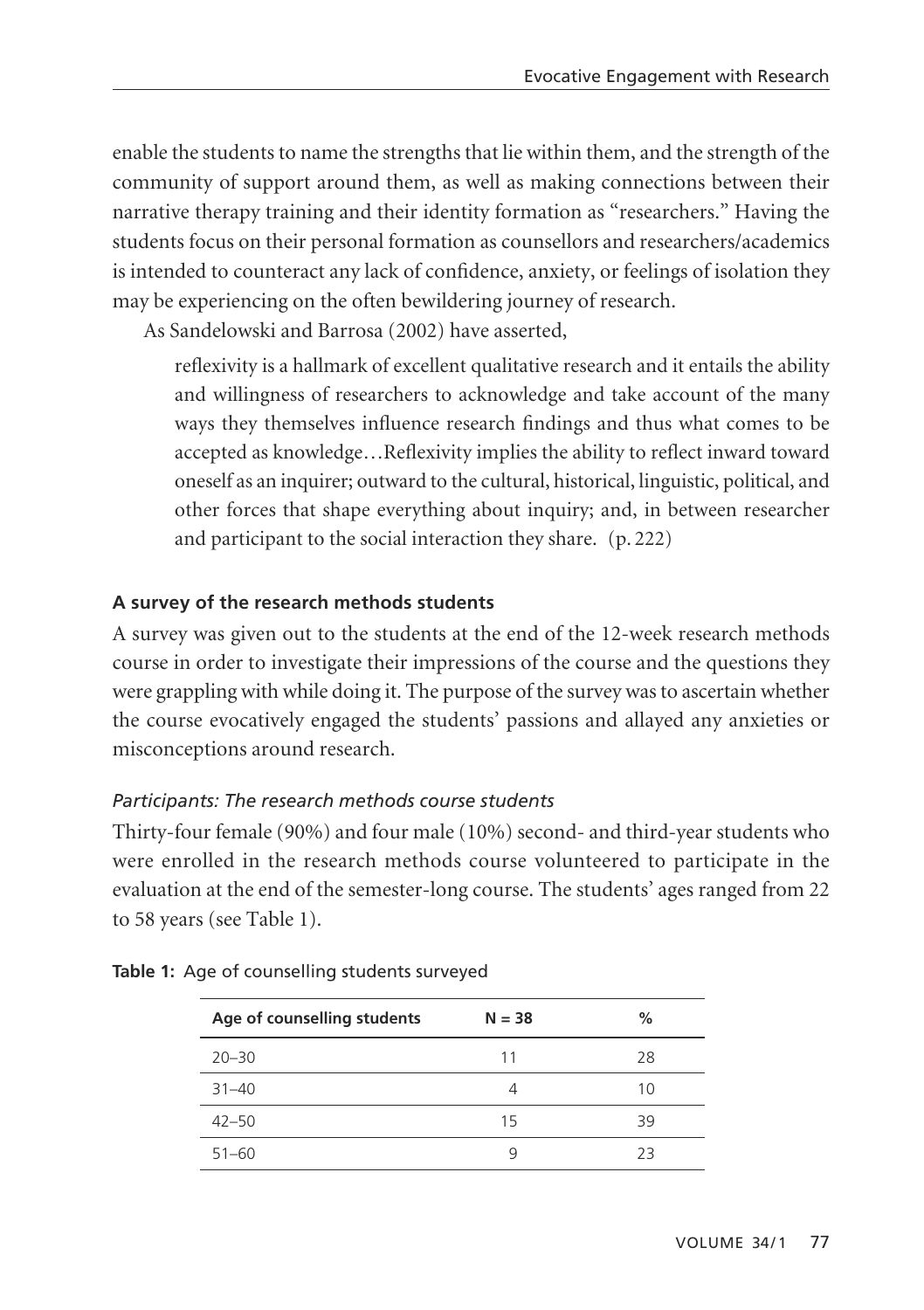| Ethnicity                         | N  | ℅    |
|-----------------------------------|----|------|
| European New Zealanders (Pākehā)  | 26 | 68.4 |
| Pacific Islanders                 | 4  | 10.5 |
| Asian immigrants                  | 4  | 10.5 |
| Māori                             | 3  | 79   |
| International student (Singapore) |    | 7/   |

#### **Table 2:** Ethnicity of the sample

The majority (68.4%) of the students were European New Zealanders (Päkehä); 10% were Pacific Islanders (three Cook Islanders; one Fijian); another 10% were Asian immigrants; nearly 8% were Mäori, and one was an international student from Singapore (see Table 2).

#### *Procedure*

At the end of the research methods course the tutor asked students to fill in a self-report questionnaire containing a mix of closed questions (yes/no) and open-ended questions. Permission to publish the students' responses was sought and they indicated their consent in a yes/no question at the end of the questionnaire. There was a 100% response rate, with all 38 students giving permission to use their responses in this article. A thematic analysis of the students' responses was conducted by the primary researcher and then independently by the research assistant in order to cross-check the accuracy of the categories of the themes of the responses.<sup>2</sup>2 I am indebted to my research assistant, Siobhan Hunt, for her invaluable work with me on this project.

Qualitative research relies heavily on the views of the researcher or interpreter of the data. As Punch (1998) points out, "it is inevitable that the words we use to record data from the field will reflect, to some extent, our own concepts" (p. 61).

# **Results and discussion**

Only the results of the first question from the survey are presented in this article. The results showed that the students were grappling with a number of aspects of selfawareness, including identity, passion, and personal, spiritual, and professional formation. As McLeod (2003) asserts, "the best researchers are those with the best questions, not the best answers" (p. 193). On this basis, the first question of the survey was:

*If doing research is about keeping our hearts attuned to new questions that arise and*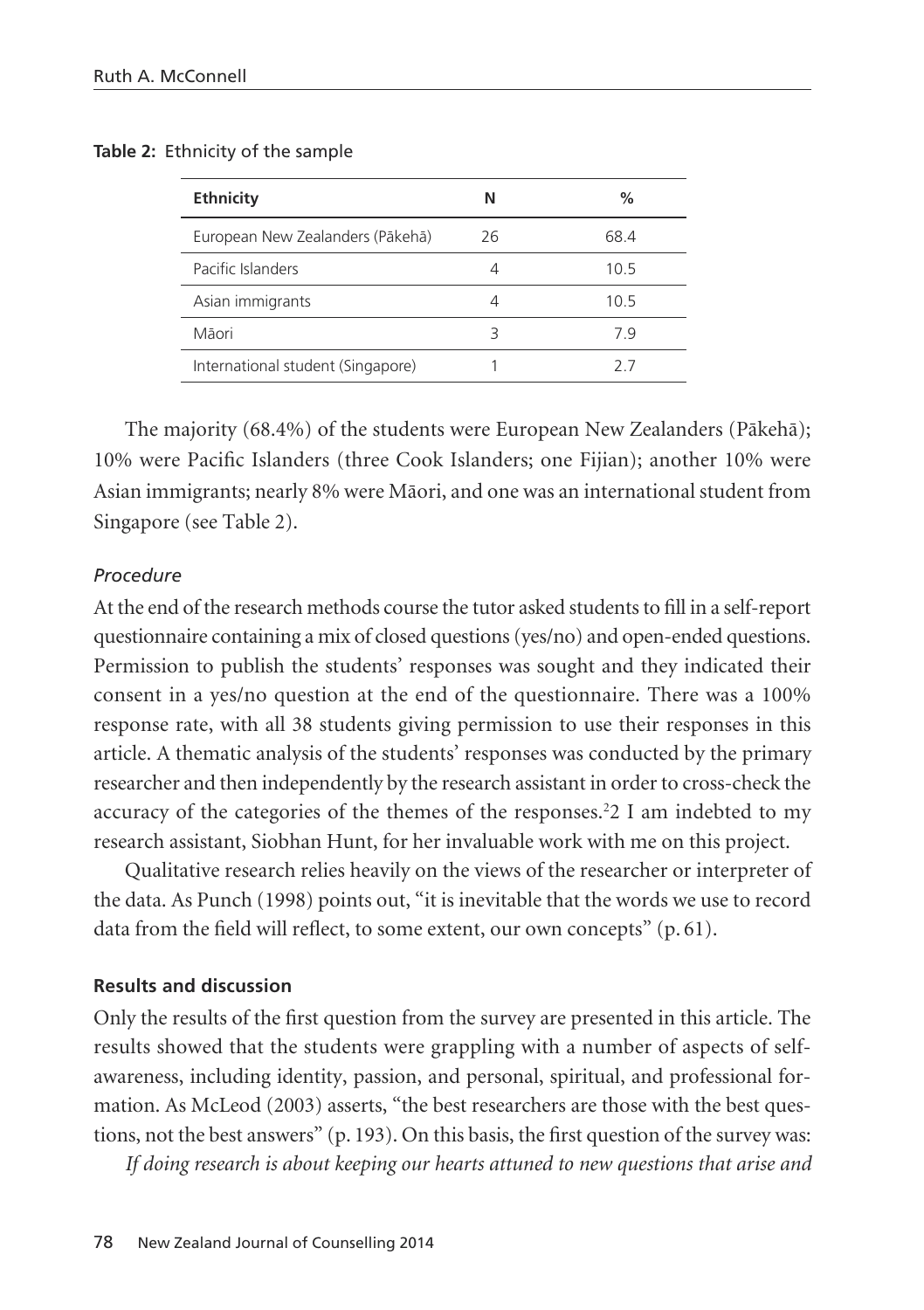| What kind of questions arose for you to attune to?                          | $\%$<br>(N)   |
|-----------------------------------------------------------------------------|---------------|
| Research as personal, spiritual, and professional integration and formation | 32.3% (11/34) |
| Becoming interested in the process of research and research per se          | 32.3% (11/34) |
| Questions around personal story (interest areas and personal healing)       | 32.3% (11/34) |
| Did not understand the word "attuned" so no answer                          | $3\%$ (1/34)  |

#### **Table 3:** Response to first survey question

# *finding ways to strengthen our knowledge, did you find this course helped you attune to new questions? Yes/No. If Yes, can you say what kind of questions arose for you to attune to?*

Thirty-four of the 35 (97.1%) respondents who completed this question replied "yes," while only one responded "no." Three main categories of responses to the question by those who replied "yes" were found, and each category was equally represented (32.3%; 11 out of 34). Table 3 shows the three themes that emerged.

# *Research as personal, spiritual, and professional integration and formation*

One-third (32.3%) of the students said that the new questions the course helped them attune to were ones related to their personal, spiritual, and professional integration and formation. Some of their answers related to passion: *Where does my passion for being a counsellor lie? What are my passions and why?* One student elaborated: *Questions arose as my passion ignited around intentions: what is the validity and usefulness of research? How would I apply my questions?* Another student, realising the huge scope of where research could take her, responded: *Trying not to think too broadly, staying focused with my passion.* It seemed that focusing on passion helped to keep her grounded so that she did not get too overwhelmed with the magnitude of the task of research.

Some answers related to sense of self and integrity of practice: *What kind of counsellor/human being do I want to be? How does what I've learned in this counselling course fit together? How can I do research that "fits" for me and my values?* From these questions we can see signs of the development of reflective practitioners.

A few students seemed to shift their view of the relevance of research generally and came to recognise its core value for their continuing professional identity. Here is one response: *Before the course, research was not something I intended to be high on my list as a way to increase my experience. Now I ask myself in what ways I can include this in my experience as a counsellor.* This is a heartening response which alludes to the student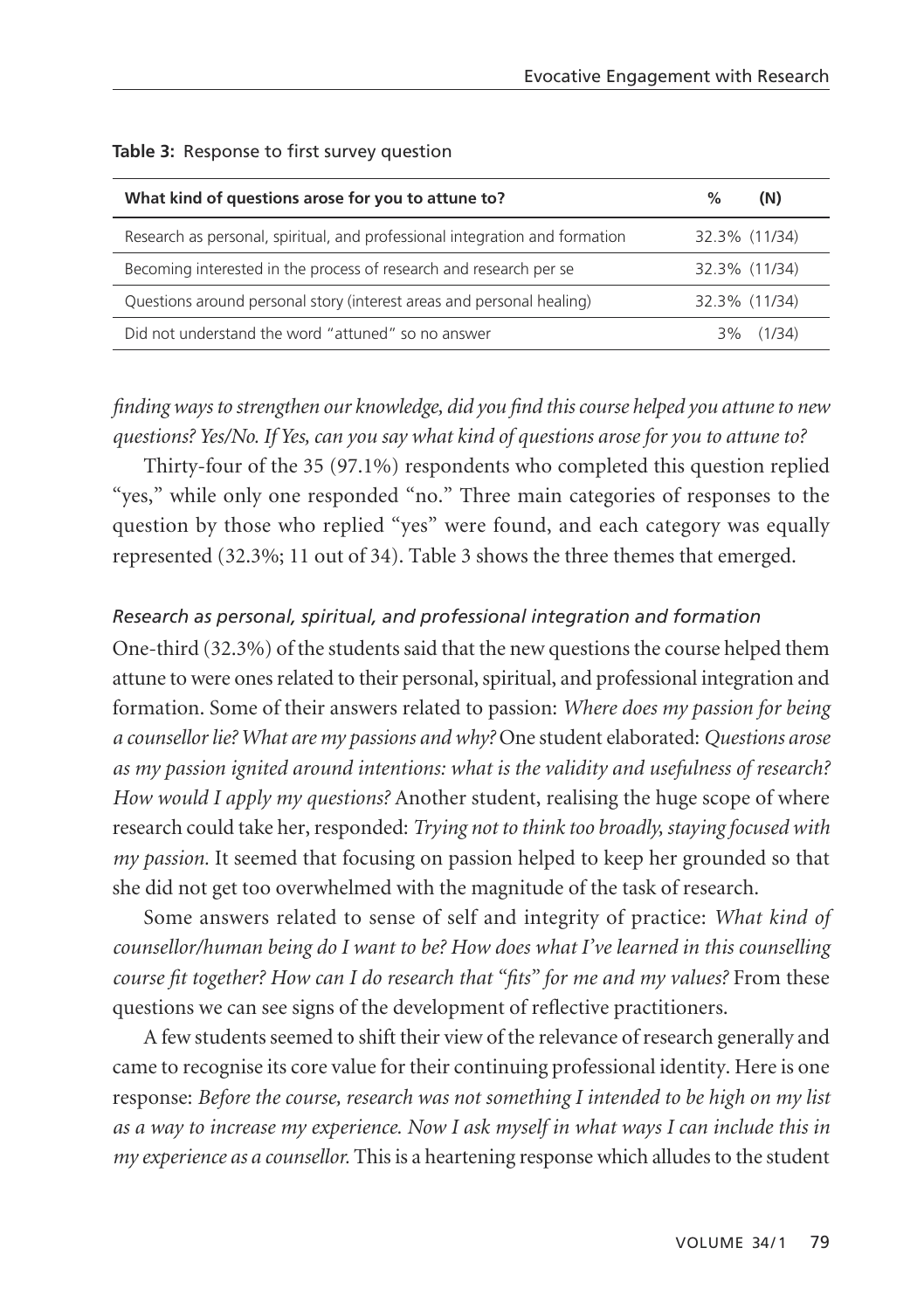wanting to continue researching beyond their training into their work as a practitioner. One of the intentions of the course was to address the issue of counsellors viewing research as unrelated to therapeutic practice (Dalzell et al., 2010; Reeves, 2009; Wrate & Forbat, 2008).

Some students gave examples of the spiritual and professional integration questions they were grappling with: *How can I integrate faith, counselling, ethics and research? How do I integrate my counselling and my theology? How do I work and research in ways that are consistent with my deepest values and faith?*

Other students said the questions they attuned to were specifically sparked by the redefinition of research as a sacred activity. One student said*: The main question that grabbed me was: "If research was part of your worship, how would that change it?"* Another said: *I attuned to new questions around my own story, passions, gifts, and my part to play in God's kingdom*. It seems that these students took to heart the redefinition that moved them to reflect on how their personal stories connected with their spirituality and how their spirituality could be integrated with research. From these responses we can see the beginning development of reflective practitioners who wanted to bring their spirituality and their personal story together with their professional identity as counsellors/researchers.

# *Demystifying research: Becoming interested in the process of research and research per se*

The second category of responses (32.3%; 11/34) was related to demystifying research by becoming interested in research per se or in the process of research. Some examples of the responses were: *What is research? What are the different methods? Is research really relevant to me in my work? What is the benefit of research in counselling? How can I contribute to counselling research?* These responses may reflect some wrestling with the relevance of research for their professional formation, but it is also heartening to hear one student wondering what they could contribute to the counselling profession. This may be further evidence of a diminishing perceived gap for the student between research and counselling practice—ultimately the long-term solution to the issue of counsellors being reluctant to engage in research.

A few students were more specifically interested in the process of research. One said they learned *not to be afraid to question research work previously done if it has not answered your query or wonderings*. Another was aware of the intricacies of doing research in their chosen area: *The subject I chose is fraught with variables and ethical dilemmas—so the question that continually came to mind was—which track do I go*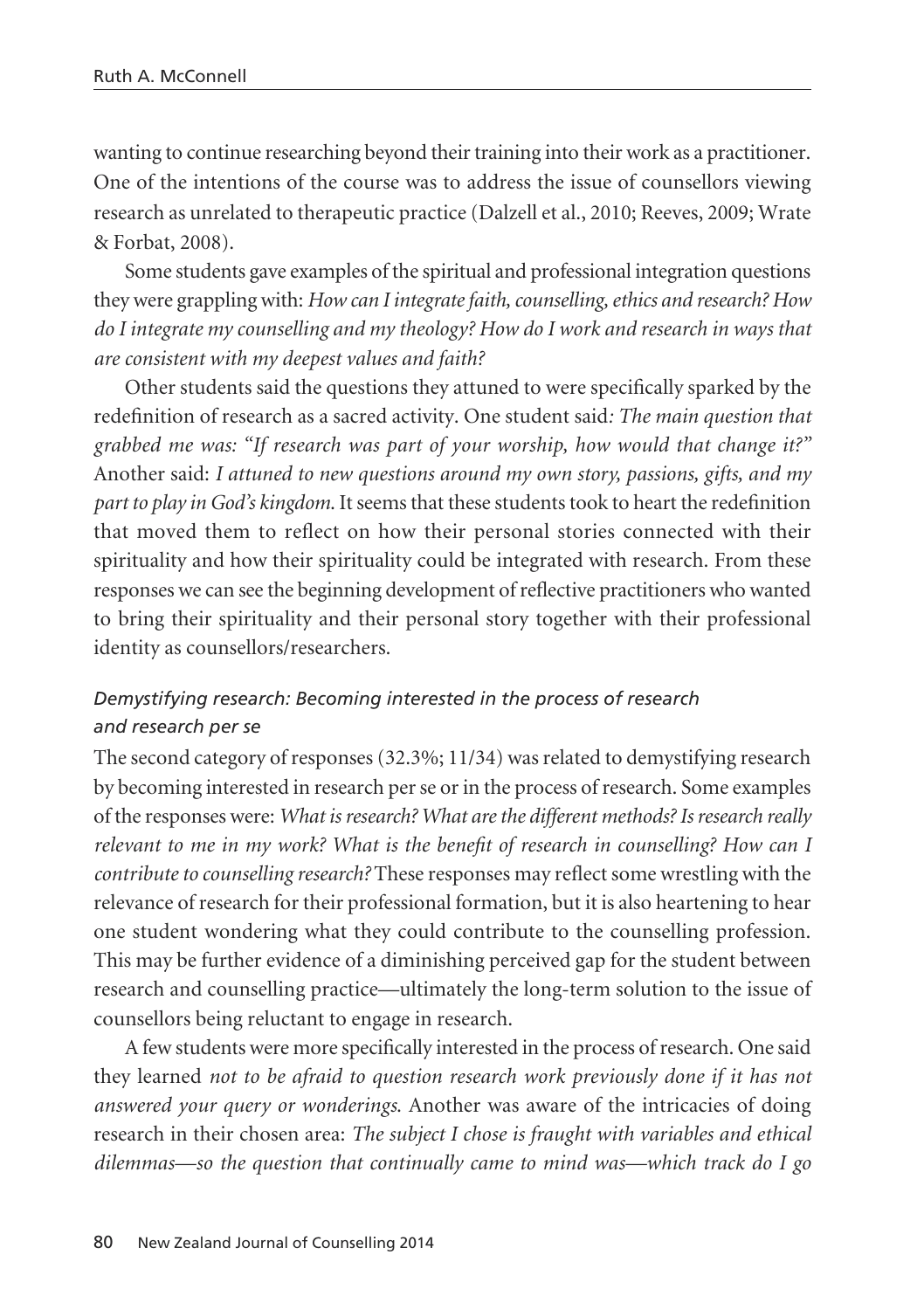*down?* This shows a deepening of understanding around the complexity of areas under investigation and ethical practice.

Ethical questions emerged for some students. One asked: *How can I do research that respects participants' voices?* Another student expressed this question: *In what ways can my research benefit the participants and the community?* It is interesting to hear the students take these ethical considerations to heart when engaging in research; this is another sign of the emergence of ethically reflective practitioners.

Epistemological and philosophical questions arose out of the research methods course. One student came up with a specific question related to the hegemony of quantitative paradigms in Western academic research: *Is quantitative research still in reality the dominant form of research accepted, particularly in relation to getting funding?* Another was wrestling with epistemological issues: *How do I extend the limitation of post-modern approaches?*

One student became aware of the limitations of assumptions: *Wanting to broaden my scope of understanding…looking wider…not assuming—getting to really know*. Another student expressed curiosity about who would collaborate with her in her newfound interest in research: *How can I quench my thirst to know more? Where do I find it? Who will do it with me?* These questions show the students grappling with the process of research as well as wondering who would support them in their research endeavour, resonating with Narrative Therapy's ideas about communities of support.

# *Personal interest and healing*

The third category of responses involved students listing areas of personal interest that they would like to research. Specific responses covered the following areas: how counsellors can work safely with trauma survivors; experiential avoidance in adolescents with childhood trauma; questions around birth parents and adoptive parents, particularly birth fathers; and the place of spirituality in some therapies. More generic responses were: *The links between a particular problem and other factors affecting it; Raising my awareness of gaps in the research in my area; New ways of seeing things and recognising the need/gaps; What are the origins of the topics I'm interested in? How can I benefit from research?*

Some responses fitted into a particularly personal or deeply private realm. One respondent said: *I can't say the questions, but they gave me the desire to keep researching.* Others gave examples of personal questions they were wrestling with which made them want to explore answers for their own growth and development. One student's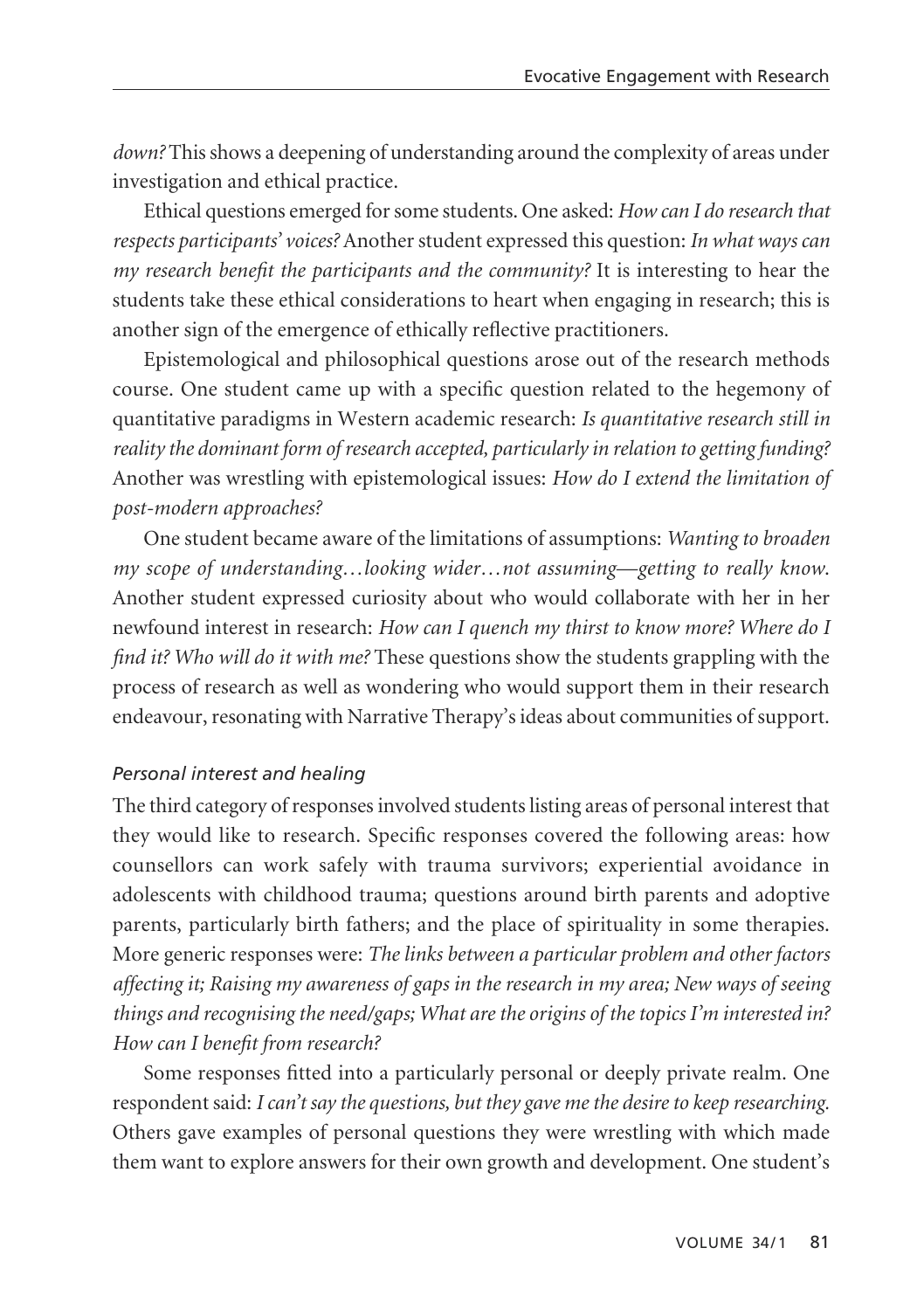response was around the issue of ethnic identity: *Where does my identity lie? What ethnic identity do I relate to? Do I lean more to one ethnic culture or do I incorporate both ethnic identities?* Another was related to the student's personal story: *More so answering questions on why I was the way I was. I didn't realise how I was, was due to unprocessed layers of trauma.* It seems that the journey of research has led this respondent on a journey of self-discovery and potential healing.

Dei (2013) points out that one aspect of indigenous research is healing. Part of that healing process is the role of empowerment: to raise "questions [as] part of a broader commitment to strengthening people's capacities to undertake their own research" (p. 31). One of the aims of the research methods course was to empower the students in their journey of personal, spiritual, academic, and professional formation, which may involve healing and paradigm shifting. It would seem, from the questions the students were wrestling with, that this aim may have borne fruit in some of the students' experiences.

To summarise these results, the students appeared to engage with research in three key areas: seeing research as part of their personal, spiritual, and professional integration and formation; demystifying research by becoming interested in the process of research and research per se; and more personally, students becoming aware of areas of personal or private interest that may have led to gaining insight for personal growth and healing. Since the course was intentionally taught "evocatively" with an emphasis on engaging the students' passions and connecting with their personal formation stories, it would seem that this emphasis led to their showing signs of starting to develop as ethically minded, reflective practitioners who want to bring their spirituality and their personal story together with their professional identity as counsellors/researchers. The students' responses showed an emphasis on personal development, self-discovery, and their own inner healing. They also showed signs of being interested in contributing to the counselling research base in the future. After the course ended a few students gave me verbal feedback; one student said the course *gave me insight into how research strengthens the counselling process*, and another said *this course helped me to find my "inner researcher."* This was encouraging to hear, as these were the aims of the course.

# **Recommendations and conclusion**

It is important for research to become an integral part of counselling practice so that counsellors remain professionally competent and reflective practitioners who are able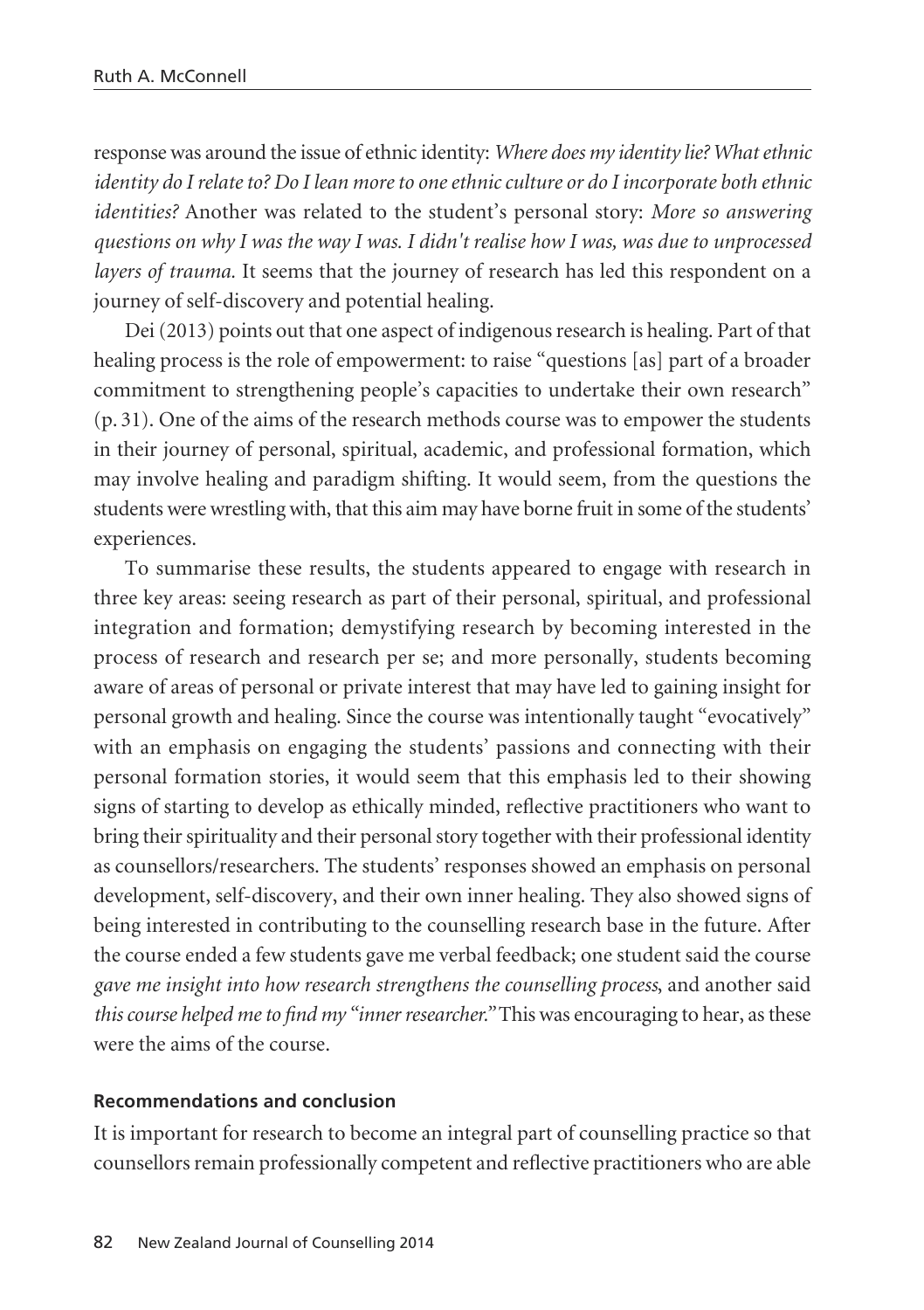to contribute to evidence-based practice as well as practice-based evidence (Barkham & Mellor-Clark, 2003; Barkham et al., 2001; Chenail et al., 2012; Green & Latchford, 2014) within the counselling profession. Yet there is some reluctance to engage in research as a part of counselling practice (Dalzell et al., 2010; Manthei, 1997, 2004; Reeves, 2009; Wrate & Forbat, 2008). This reluctance to engage in research may not be due to a lack of motivation, but rather due to high levels of anxiety and a lack of confidence regarding research (Langer et al., 2007; Williams et al., 2012). Thus, there is a need for research to be taught more effectively to counsellors-in-training in order to help overcome the students' reluctance to embrace research as an essential part of their professional formation.

This article has explored how a research methods course in an undergraduate counselling programme was taught evocatively in order to engage students' passions and reframe the research process to reduce anxiety as well as increase motivation and confidence. The results of a student survey indicated that engaging with students' passions helped them to see research as part of a process of personal, spiritual and professional formation and integration. By reframing research, the students began to see how investigating their areas of personal interest could lead to self-discovery and healing. The students also showed signs of being curious about how they, as ethically minded, reflective practitioners, could start to contribute to the wider research conversations happening within the counselling profession.

The results of this study suggest some recommendations for teachers of research methods courses who want to encourage their students to develop into researcherpractitioners. As discussed, training programmes for counsellors need to address the key issue of counselling students' lack of confidence and high anxiety levels around engaging in research. In order to do this, teachers may, firstly, facilitate the students' connection with their own passions, interests, and values so that they engage evocatively in the process of research. Secondly, teachers can encourage students to explore their personal stories as a way of highlighting their strengths and motivations as well as capturing their imaginations for research. This can be done by modelling a reflective stance involving telling personal stories to the students as well as encouraging them to reflect on their own formation.

As this was a small, qualitative study investigating the responses of one cohort of counsellors-in-training, it is limited in its scope. It does not address the question of whether taking a research course at undergraduate level is enough to engage counselling students in a lifelong engagement with research. A recommendation for further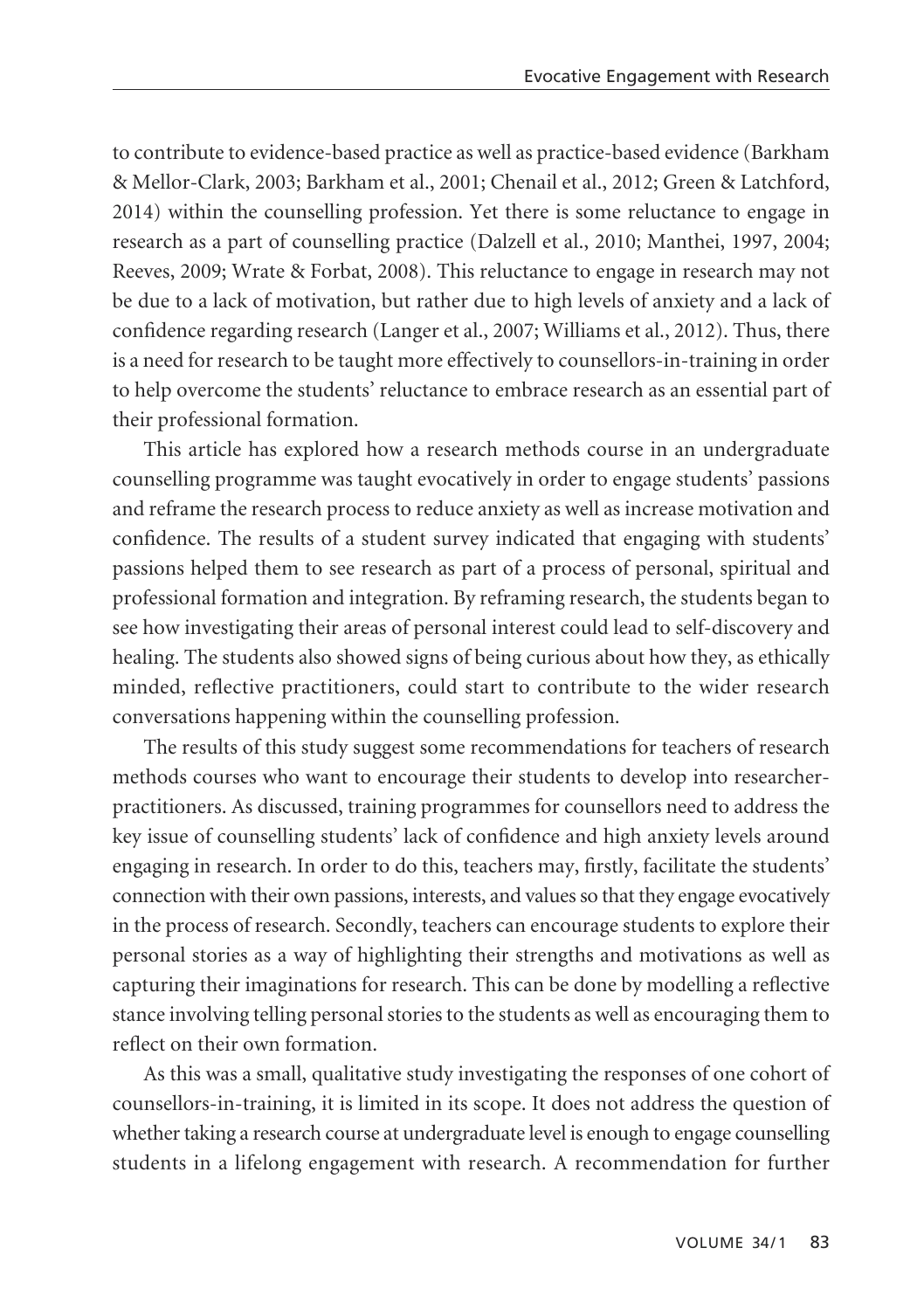research would be to undertake a longitudinal study with this same cohort to see if this "evocative" training in research has indeed managed to increase their engagement in research to generate practice-based evidence in their counselling practice.

# Endnotes

1 A term coined by Neufeld (2010) to describe when a child's anxiety is calmed by an attachment figure, thus enabling the child to move to exploratory play. It may be similar to what Hughes (2007) describes as playfulness: "one would not be playful if there was a likelihood of failure" (p. 63).

# References

- Aten, J. (2012). More than research and rubble: How community research can change lives (including yours and your students'). *Journal of Psychology and Christianity*, *41*(4), 314–319.
- Baba, T. L., Mahina, O., Williams, N., & Nabobo-Baba, U. (2004). *Researching Pacific and indigenous peoples: Issues and perspectives.* Auckland, New Zealand: Centre for Pacific Studies, The University of Auckland, New Zealand.
- Barkham, M., Margison, F., Leach, C., Lucock, M., Mellor-Clark, J., Evans, C., McGrath, G. (2001). Service profiling and outcomes benchmarking using the CORE-OM: Toward practice-based evidence in the psychological therapies. *Journal of Consulting and Clinical Psychology, 69*(2), 184–196. doi:10.1037/0022-006X.69.2.184
- Barkham, M., & Mellor-Clark, J. (2003). Bridging evidence-based practice and practice-based evidence: Developing a rigorous and relevant knowledge for the psychological therapies. *Clinical Psychology and Psychotherapy, 10*, 319–327. doi:10.1002/cpp.379
- Bauman, S. (2004). School counselors and research revisited. *Professional School Counseling, 7*, 141–151.
- Bauman, S., Siegel, J. T., Davis, A., Falco, L. D., Seabolt, K., & Szymanski, G. (2002). School counselors' interest in professional literature and research. *Professional School Counseling, 5*, 346–352.
- Beuchner, F. (1993). *Wishful thinking: A seeker's ABC*. San Francisco, CA: Harper Collins.
- Chenail, R. J., George, S. S., Wulff, D., Scott, K. W., & Tomm, K. (2012). Clients' relational conceptions of conjoint couple and family therapy quality: A grounded formal theory. *Journal of Marital and Family Therapy, 38,* 241–264. doi:10.1111/j.1752-0606.2011.00246.x
- Crocket, K., Agee, M., & Cornforth, S. (2011). *Ethics in practice: A guide for counsellors*. Wellington, New Zealand: Dunmore.
- Crocket, K., Drewery, W., McKenzie, W., & Winslade, J. (2004). Working for ethical research in practice. *International Journal of Narrative Therapy and Community Work*, *3*, 61**‒**66.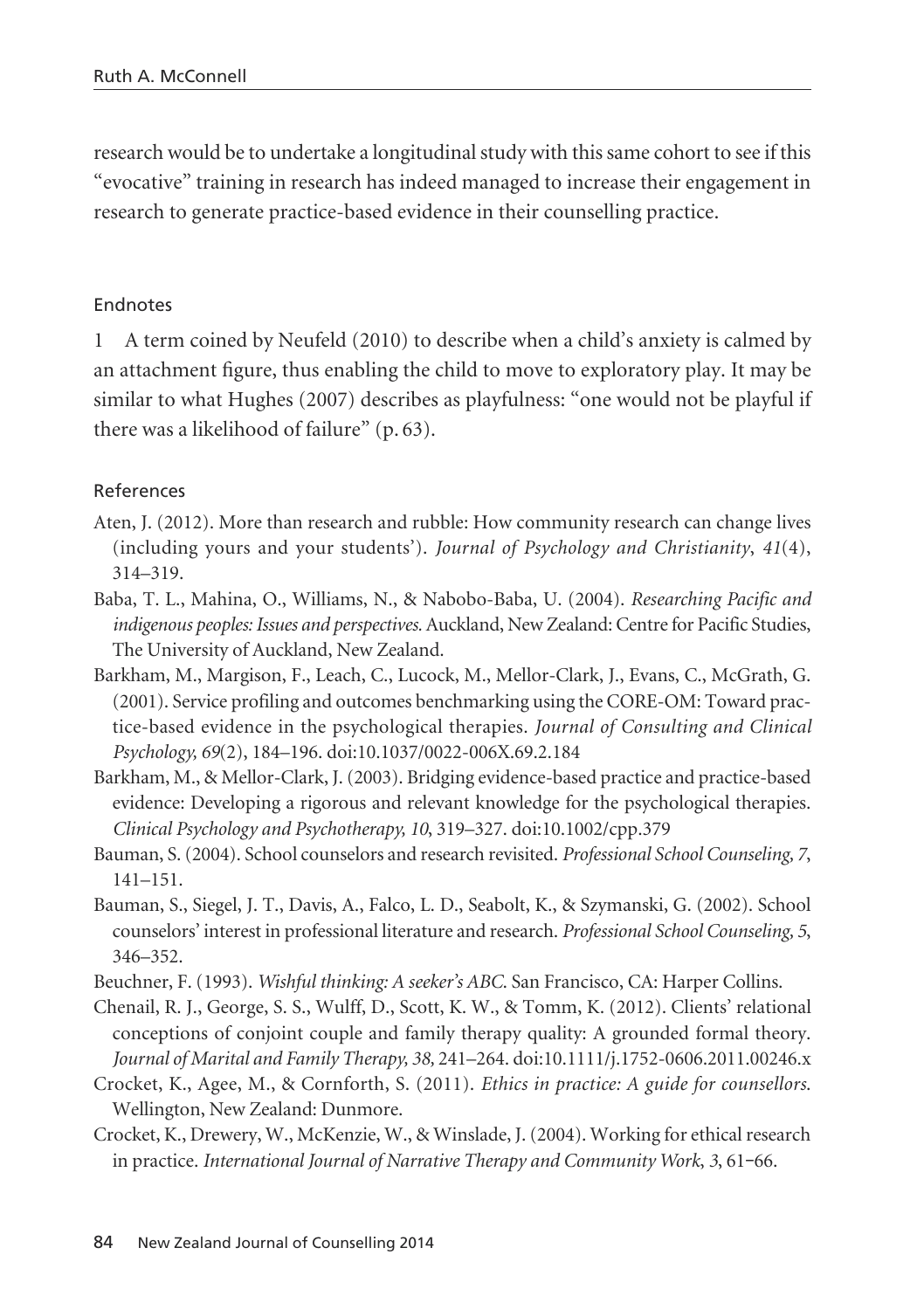- Dallos, R., & Vetere, A. (2005). *Researching psychotherapy and counselling*. Maidenhead, England: Open University Press.
- Dalzell, A., Bonsmann, C., Erskine, D., Kefalogianni, M., Keogh, K., & Maniorou, K. (2010). Gliding across the liminal space between counsellor and counselling researcher: Using collective biography practices in the teaching of counselling research methodologies. *Counselling and Psychotherapy Research*, *10*(2), 126–138.
- Deck, M. D., Cecil, J. H., & Cobia, D. C. (1990). School counselor research as perceived by American School Counselor Association leaders: Implications for the profession. *Elementary School Guidance and Counseling, 25*(1), 12**‒**20.
- Dei, G. S. (2013). Critical perspectives on indigenous research. *Socialist Studies, Etudes Socialistes*, *9*(1), 28–37.
- Durie, M. (1994). *Whaiora: Mäori health development*. Oxford, England: Oxford University Press.
- Durie, M. (1999). Mental health and Mäori development. *Australian and New Zealand Journal of Psychiatry*, *33*(1), 5–12.
- Durie, M. (2005). *Nga tai matatu: Tides of Mäori endurance*. Oxford, England: Oxford University Press.
- Getty, G. (2010). The journey between Western and Indigenous research paradigms. *Journal of Transcultural Nursing*, *21*(1), 5–14.
- Green, D., & Latchford, G. (2014). *Maximising the benefits of psychotherapy: A practice-based evidence approach*. Chichester, England: Wiley online.
- Hamoda, H., Bauer, M., DeMaso, D., Sanders, K., & Mezzacappa, E. (2011). A competencybased model for research training during psychiatry residency. *Harvard Review of Psychiatry*, *19*(2), 78–85. doi: 10.3109/10673229.2011.565249
- Hart, N., & Crawford-Wright, A. (1999). Research as therapy, therapy as research: Ethical dilemmas as new-paradigm research. *British Journal of Guidance and Counselling*, *27*(12), 205–214.
- Holley, L. C., Risley-Curtiss, C., Stott, T., Jackson, D. R., & Nelson, R. (2007). "It's not scary": Empowering women students to become researchers. *Journal of Women and Social Work, 22*, 99–115.
- Hughes, D. (2007). *Attachment-focused family therapy*. New York, NY: W. W. Norton & Co.
- Kahn, W. B. (2001). Predicting the scholarly activity of counseling psychology students: A refinement and extension. *Journal of Counseling Psychology, 48*, 344**‒**354.
- Kaplan, D. (2009). A radical thought on counselling research: Let's stop doing it. *ACES Spectrum, 70*(1), 25**‒**26.
- King, J. H., & Otis, H. G. (2004). *Bridging the research-practice gap: Using applied inquiries to promote client advocacy.* Retrieved from http://counselingoutfitters.com/vistas/vistas04/28.pdf
- Laidlaw College (2014a). *School of Counselling academic handbook*. http://www.laidlaw.ac.nz/en/ college-information/prospectus
- Laidlaw College (2014b). *912.715 Research methods in course assessment and delivery 2014 document*. Retrieved from http://learn.laidlaw.ac.nz/mod/folder/view.php?id=30873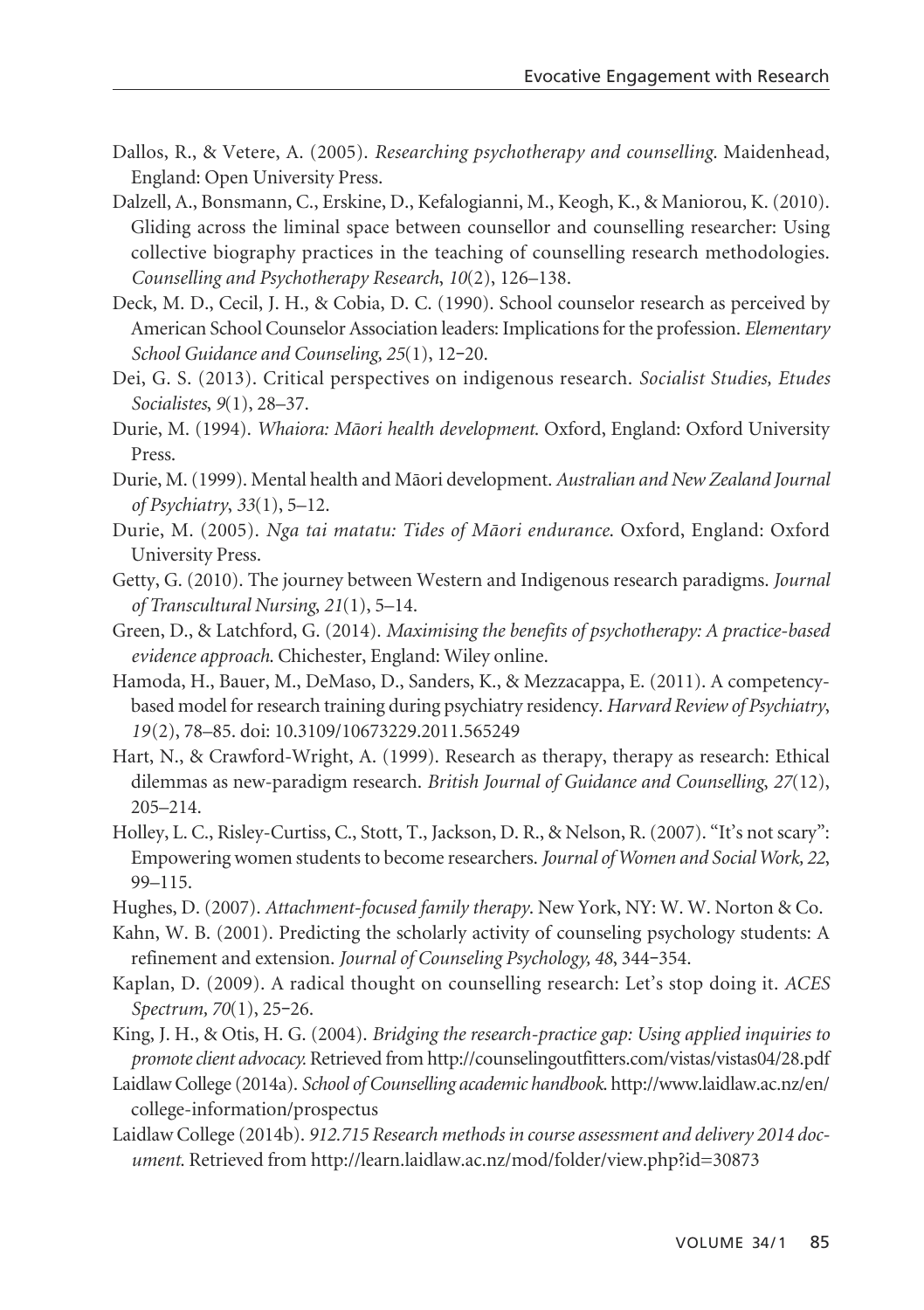- Langer, C., Lietz, C., & Furman, R. (2007). A model for teaching qualitative research methods to undergraduate social work students. *Journal of Baccalaureate Social Work*, *12*(12), 70–82.
- Lee, C. C., & Workman, D. J. (1992). School counselors and research: Current status and future direction. *School Counselor, 40*, 15–19.
- Lees, J. (2001). Reflexive action research: Developing knowledge through practice. *Counselling and Psychotherapy Research*, *1*(2), 132–138.
- Lennie, C., & West, W. (2009). *The pitfalls and strengths of the counsellor as researcher*. Workshop presented at the BACP 15th Annual Research conference, 'Research relationships', held in association with The University of Portsmouth. Retrieved from http://www.bacp.co.uk/ research/conf\_archive/2009.php
- Manthei, R. (1997). The response-shift bias in a counsellor education programme. *British Journal of Guidance and Counselling*, *25*(2), 229**‒**237.
- Manthei, R. (2004). Encouraging counsellors to become active researchers and users of research. *New Zealand Journal of Counselling*, *25*, 70–81.
- Manthei, R., & Stanley, P. (2004). Counselling psychology in New Zealand: The quest for identity and recognition. *Counselling Psychology Quarterly, 17*(3), 301–315.
- McLeod, J. (2003). *Doing counselling research.* London, England: Sage.
- Moodley, R. (2001). (Re)Searching for a client in two different worlds: Mind the researchpractice gap. *Counselling and Psychotherapy Research*, *1*(1), 18–23.
- Moran, P. (2011). Bridging the gap between research and practice in counselling and psychotherapy training: Learning from trainees. *Counselling and Psychotherapy Research, 11*(3), 171–178.
- Neufeld, G. (2010). *Making sense of aggression*. Video course. Vancouver, Canada. Retrieved from www.gordonneufeld.com
- Papanastasiou, E. C. (2005). Factor structure of the attitudes toward research scale. *Statistics Education Research Journal, 4*(1), 16**‒**26.
- Punch, K. (1998). *Introduction to social research: Quantitative and qualitative approaches*. London, England: Sage.
- Reeves, A. (2009). Editorial. *Counselling and Psychotherapy Research, 9*(2), 69–70.
- Reisetter, M., Korcuska, J. S., Yexley, M., Bonds, D., Nikels, H., & McHenry, W. (2004). Counselor educators and qualitative research: Affirming a research identity. *Counselor Education and Supervision, 44*, 2**‒**16.
- Riessman, C. K. (2008). *Narrative methods for the human sciences*. Thousand Oaks, CA: Sage.
- Sandelowski, M., & Barrosa, J. (2002). Finding the findings in qualitative studies. *Journal of Nursing Scholarship, 34*(3), 213**‒**220.
- Sanders, P., & Wilkins, P. (2010). *First steps in practitioner research: A guide to understanding and doing research in counselling and health and social care*. Ross-on-Wye, England: PCCC Books.
- Smith, L. T. (1999). *Decolonizing methodologies: Research and indigenous peoples*. Dunedin, New Zealand: Otago University Press.